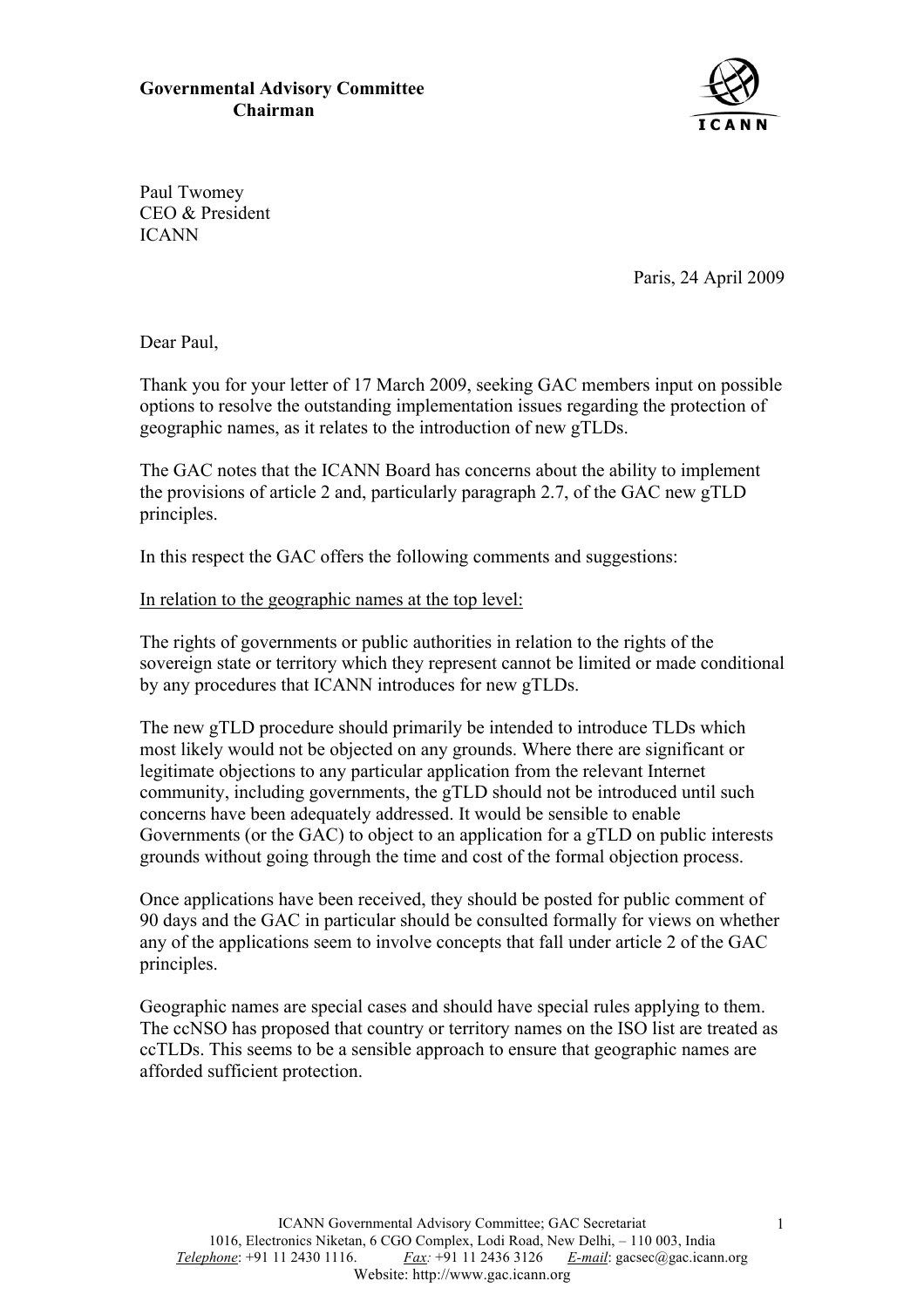

In relation to geographic names at the second level:

The GAC considers that in their applications the registries should be asked to indicate how they intend to incorporate GAC advice in their management of second level domains. The GAC (and the rest of the ICANN community) should then be invited to comment on the appropriateness of proposed measures.

In their considerations the registries may draw on existing methodology which is based on the successful process developed for the reservation, and release of, country names under the .info TLD.

In any case as a minimum, the names contained in the following internationally recognized lists must be reserved at the second level at no cost for the governments of all new gTLDs. *It is of course the prerogative of the relevant governments to adopt procedures that subsequently allow for applicants to register names from any of the lists:*

- the short form (in English) of all country and territory names contained on the ISO 3166-1 list, including the European Union, which is exceptionally reserved on the ISO 3166-1 List, and its scope extended in August 1999 to any application needing to represent the name European Union http://www.iso.org/iso/support/country\_codes/iso\_3166\_code\_lists/iso-3166-1\_decoding\_table.htm#EU ;
- the United Nations Group of Experts on Geographical Names, Technical Reference Manual for the Standardization of Geographical Names, Part III Names of Countries of the World. This lists the names of 193 independent States generally recognized by the international community in the language or languages used in an official capacity within each country and is current as of August 2006

http://unstats.un.org/unsd/geoinfo/ungegn%20tech%20ref%20manual\_M87\_c ombined.pdf and

• List of UN member states in 6 official UN languages prepared by the Working Group on Country Names of the United Nations Conference on the standardization of Geographical Names http://unstats.un.org/unsd/geoinfo/9th-UNCSGN-Docs/E-CONF-98-89- Add1.pdf

## In relation to potential misuse of the respective names on the second level:

In the event that a government or relevant public authority (or the GAC) notifies ICANN that there is misuse of any second level domain name in relation to the provisions of article 2 of the GAC principles*,* ICANN shall notify the registry and request the suspension of the said name pending the withdrawal of the objection by